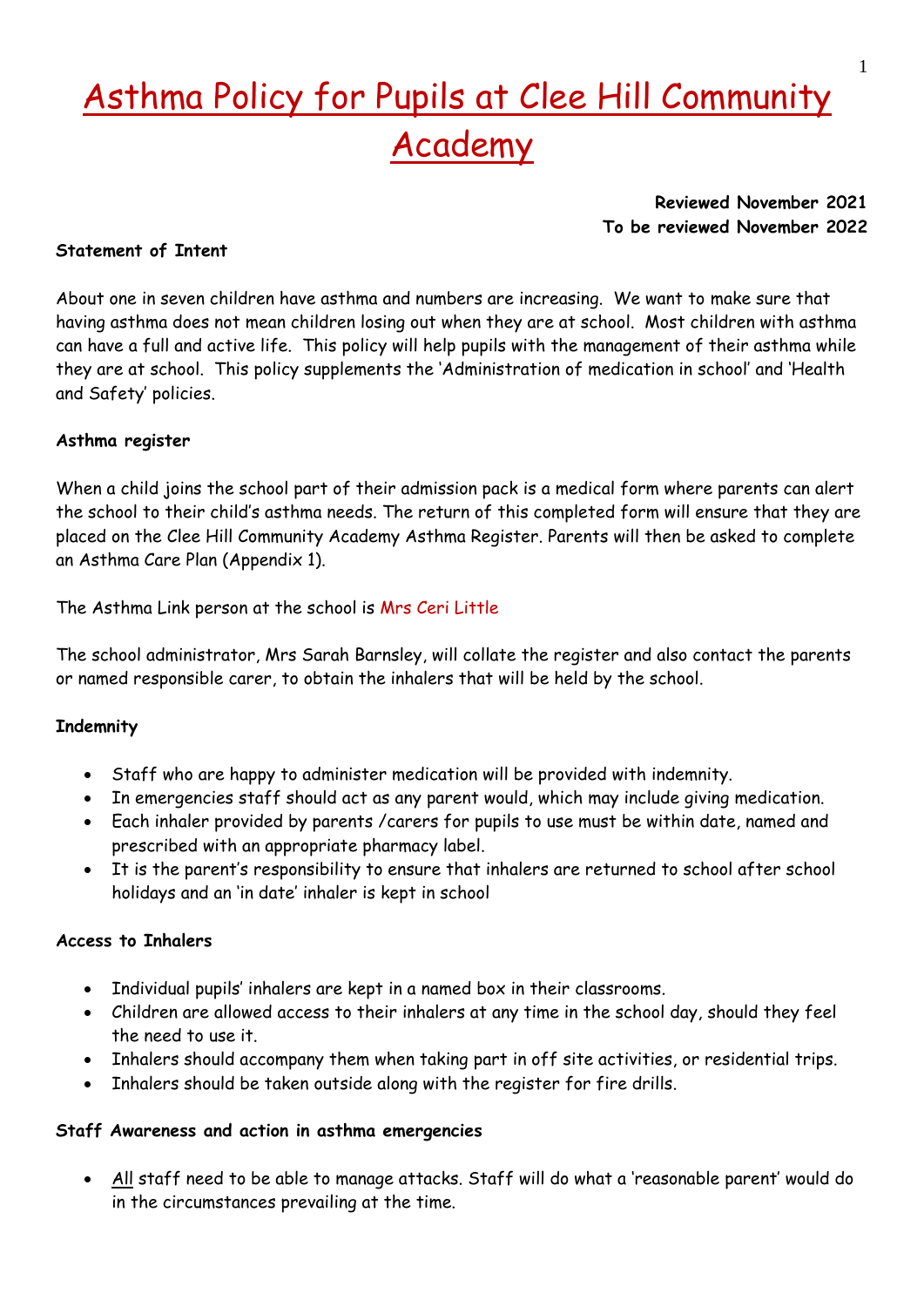- For mild attacks children should take their usual reliever inhaler, as per instructions.
- For severe attacks a Metered Dose Inhaler should be used. Encourage relaxation. An asthma box is kept in each classroom for the children to access.
- If the child does not
	- o feel better in 5-10 minutes,
	- o is distressed or exhausted,
	- o is unable to talk in sentences,
	- o has blue lips
	- o or you have any doubts

then the action required is…

- one adult should stay with pupil and use reliever inhaler via spacer while another adult dials 999 for ambulance and states that the child is having a severe asthma attack requiring immediate attention.
- Continue to give relief inhaler while help arrives as per instructions on inhaler.
- Inform parents of the situation and actions taken.
- The incident should then be recorded in the Asthma register in the main office by the person who dealt with the attack, and the entry should be signed and dated by them.

# **Forgotten or Lost Inhalers**

- If a child's condition does not indicate the need to dial 999 i.e. not a severe attack, contact parents to bring in inhaler or collect child.
- If the child is experiencing a severe attack call 999 without delay.

# **Training**

**.**

- Head teachers are responsible for assessing and arranging for training needs to be met.
- Posters which contain emergency information will be displayed at key points throughout the school.

# **Home/School Liaison**

- Parents are asked to complete and update asthma records on admission, and to update them annually. They are also required to update them more frequently if the condition or medication changes. It is the parent's responsibility to update the school on any changes and to ensure that pupils have an inhaler in school with sufficient medicine
- Absence of parental consent should not stop staff from acting appropriately in emergencies.
- Parents will be informed if an inhaler is used excessively during the day band
- the use of an inhaler will also be recorded in school, in the school Asthma record books

# **Minimising exposure to triggers**

• There is a complete ban on smoking in or on the premises.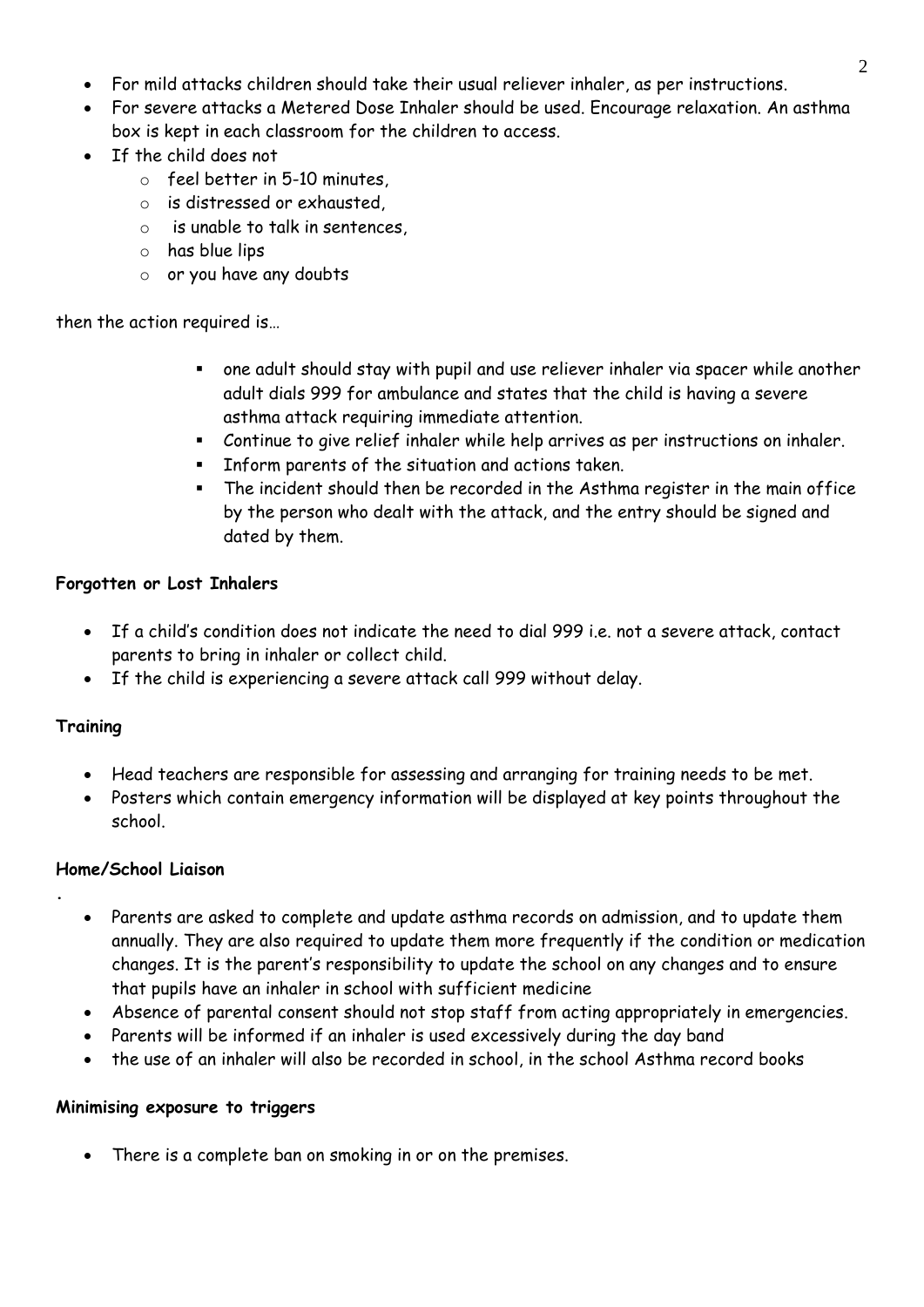# **CLEE HILL COMMUNITY ACADEMY: School Asthma Health Care Plan**

| Child's name                      |  |
|-----------------------------------|--|
| Date of birth<br>Group/class/form |  |
| Child's address                   |  |
|                                   |  |
| Date Asthma Diagnosed             |  |
|                                   |  |

# **Family Contact Information**

| Phone no. (work)<br>(home)<br>(mobile)<br>Name<br>Phone no. (work)<br>(home)<br>(mobile) | Parents / Guardians Name |  |
|------------------------------------------------------------------------------------------|--------------------------|--|
|                                                                                          |                          |  |
|                                                                                          |                          |  |
|                                                                                          |                          |  |
|                                                                                          |                          |  |
|                                                                                          |                          |  |
|                                                                                          |                          |  |
|                                                                                          |                          |  |

| G.P.      |  |
|-----------|--|
| Name      |  |
|           |  |
|           |  |
| Phone no. |  |
|           |  |

# **Clinic/Hospital Contact** Name Phone no.

Describe how the asthma affects your child including their typical symptoms and asthma 'triggers '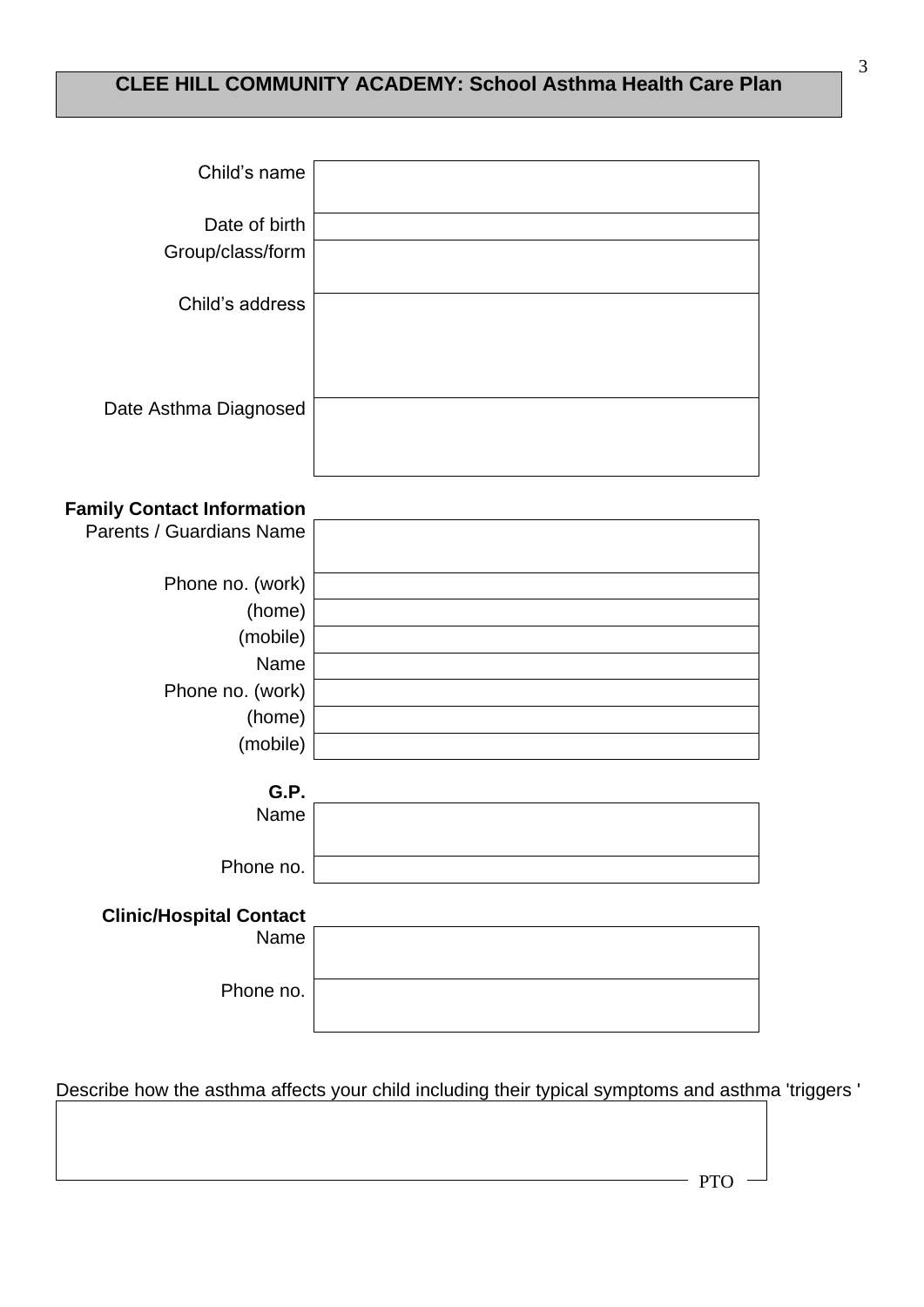Describe their daily care requirements including the name of their asthma medicine(s), how often it is used and the dose *(E.g. once or twice a day, just when they have asthma symptoms, before sport)*

Describe what an asthma attack looks like for your child and the action to be taken if this occurs

Who is to be contacted in an emergency? Give three contact telephone numbers

Form copied to: (to be completed by the school asthma lead)

**Remember:**

# **ADVICE FOR PARENTS**

- **1. It is your responsibility to tell the school about any changes in your child's asthma and/or their asthma medications**
- **2. It is your responsibility to ensure that your child has their 'relieving' medication and individual spacer with them in school and that it is clearly labelled with their name. You should confirm this with your child's class teacher**
- **3. It is your responsibility to ensure that your child's asthma medication has not expired**
- *4.* **Your child should not be exposed to cigarette smoke**